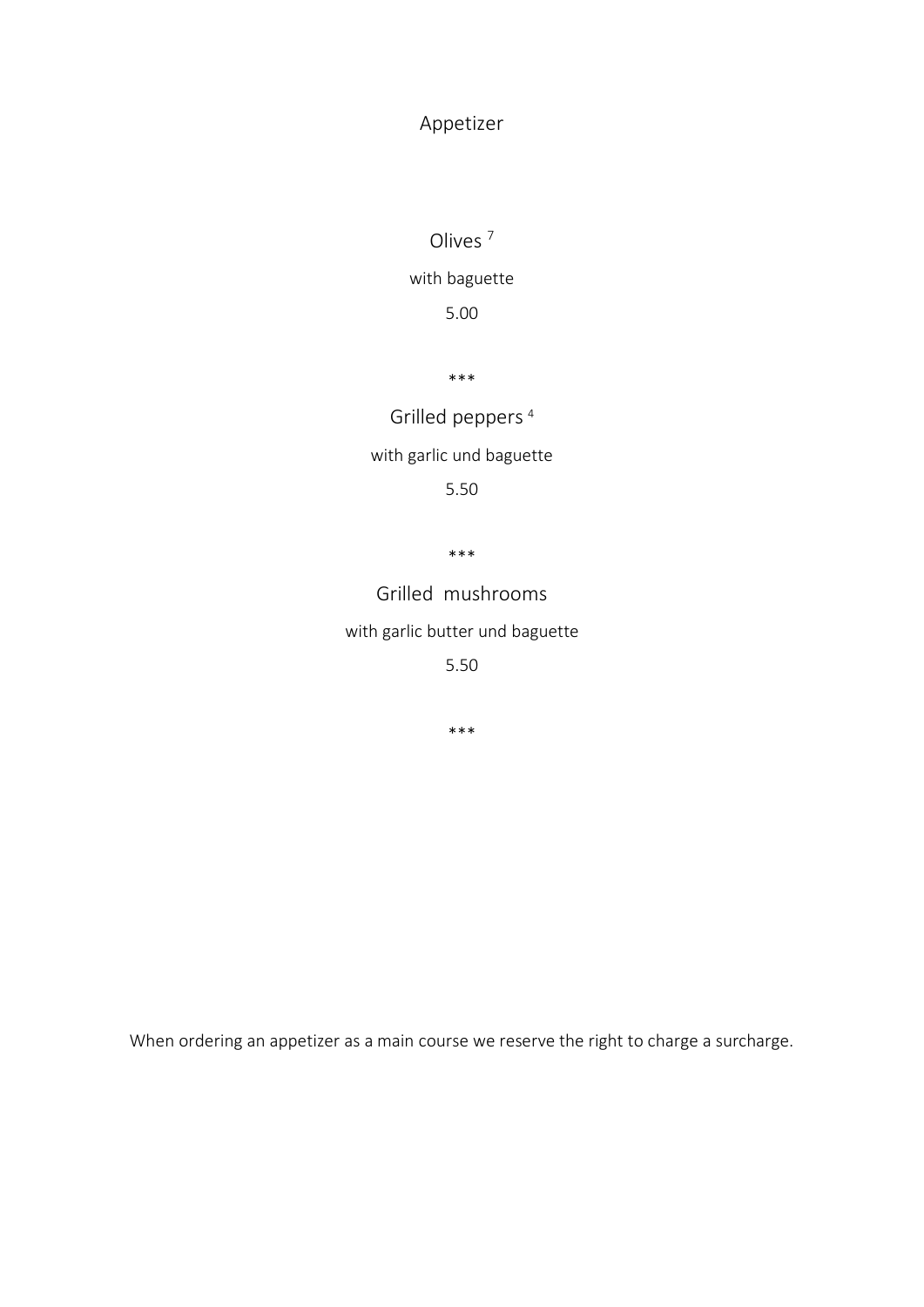#### Salads

#### with homemade mustard dressing

### "Mediterran" 4, 7

#### mixed salad with Bulgarian sheep's milk cheese, chilies and olives

### 13.50

\*\*\*

# Salad "Dorfschänke" <sup>4</sup>

mixed salad with goat's milk cheese au gratin and honey-herbs-marinade

13.50

\*\*\*

### Salad Tofu<sup>4,9</sup>

mixed salad with marinated, fried tofu, vegetables and black sesame seeds

13.50

\*\*\*

Salad Hähnchenstreifen <sup>4, 9</sup>

mixed salad with marinated chicken strips

13.50

\*\*\*

Salad Rumpsteakstreifen <sup>4</sup>

mixed salad with rump steak strips and parmesan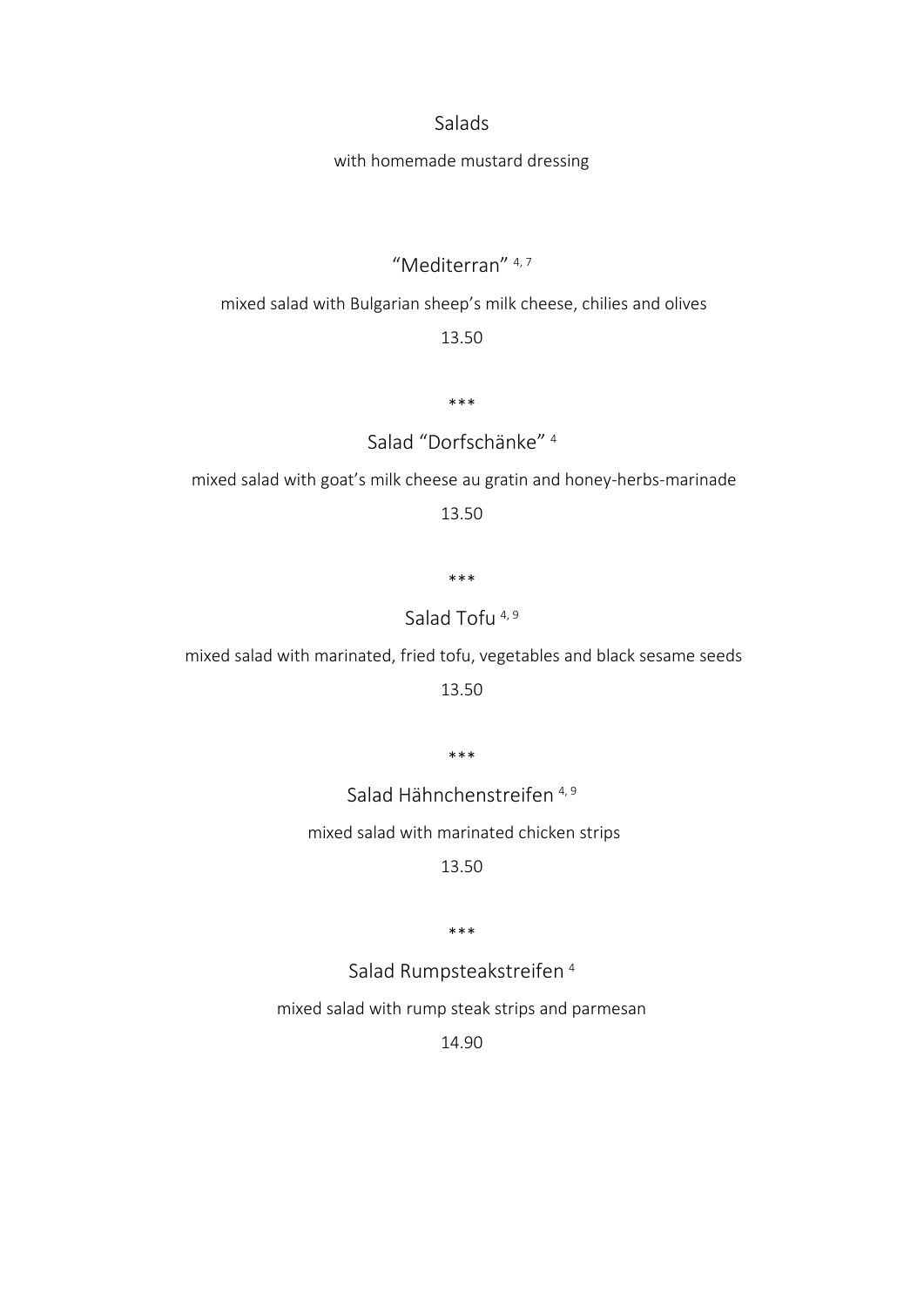"Flammkueche"

Original Alsace Tarte flambèe

"Klassisch" <sup>11</sup>

sour crème, onion and bacon

11.00

\*\*\*

"Klassisch & Käse" 4, 11

sour crème, onion, bacon and cheese

11.50

\*\*\*

"Spinaci" <sup>4</sup>

sour crème, spinach, fresh tomatoes and mozzarella

11.50

\*\*\*

"Schinken & Champignons" 1, 4, 11

sour crème, onion, cooked ham, cheese and mushrooms

12.00

\*\*\*

"Pomodori secchi" 4, 10

sour crème, dried and fresh tomatoes, peppers and chilies, rocket salad-hazelnut-pesto and

parmesan

13.00

#### \*\*\*

"Greco" 4,7 sour crème, Bulgarian sheep's milk cheese, olives, peppers, chilies and garlic 13.00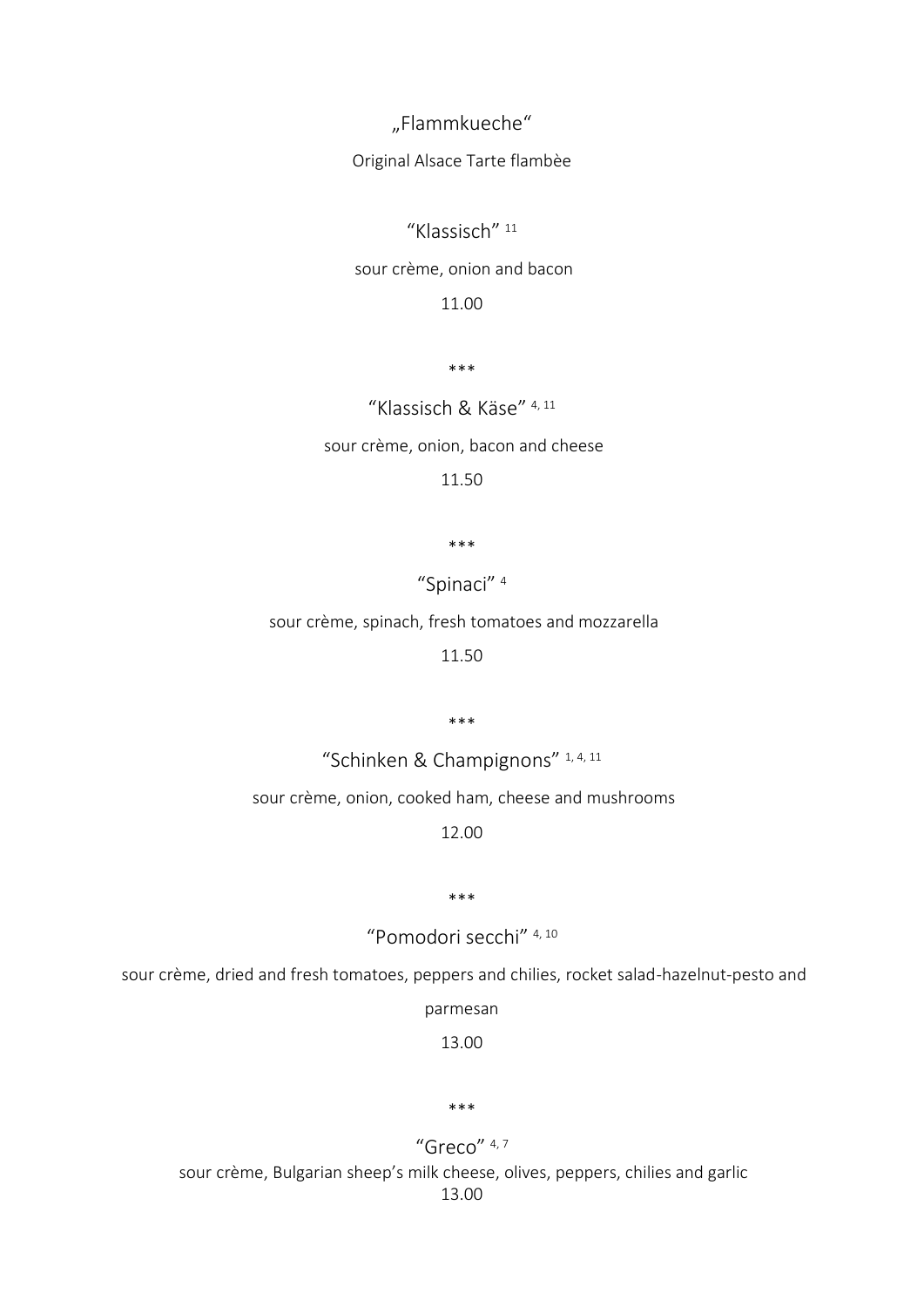Vegetarian dishes

# "Käsespätzle"

### homemade German noodles with crème, cheese and onion

13.50

\*\*\*

"Maultaschen" <sup>4</sup>

pasta case filled with vegetable in light Riesling-crème-sauce, scalloped with gouda and salad

13.50

\*\*\*

"Ratatouille" <sup>4</sup>

vegetables in tomato-sauce, scalloped with Bulgarian sheep's milk cheese and salad

13.50

\*\*\*

Grilled Bulgarian sheep's milk cheese 4, 7, 10

with grilled vegetables and baguette

13.50

\*\*\*

Crêpes "Epinard" <sup>4</sup>

with spinach and mushrooms in crème sauce, scalloped with gorgonzola and salad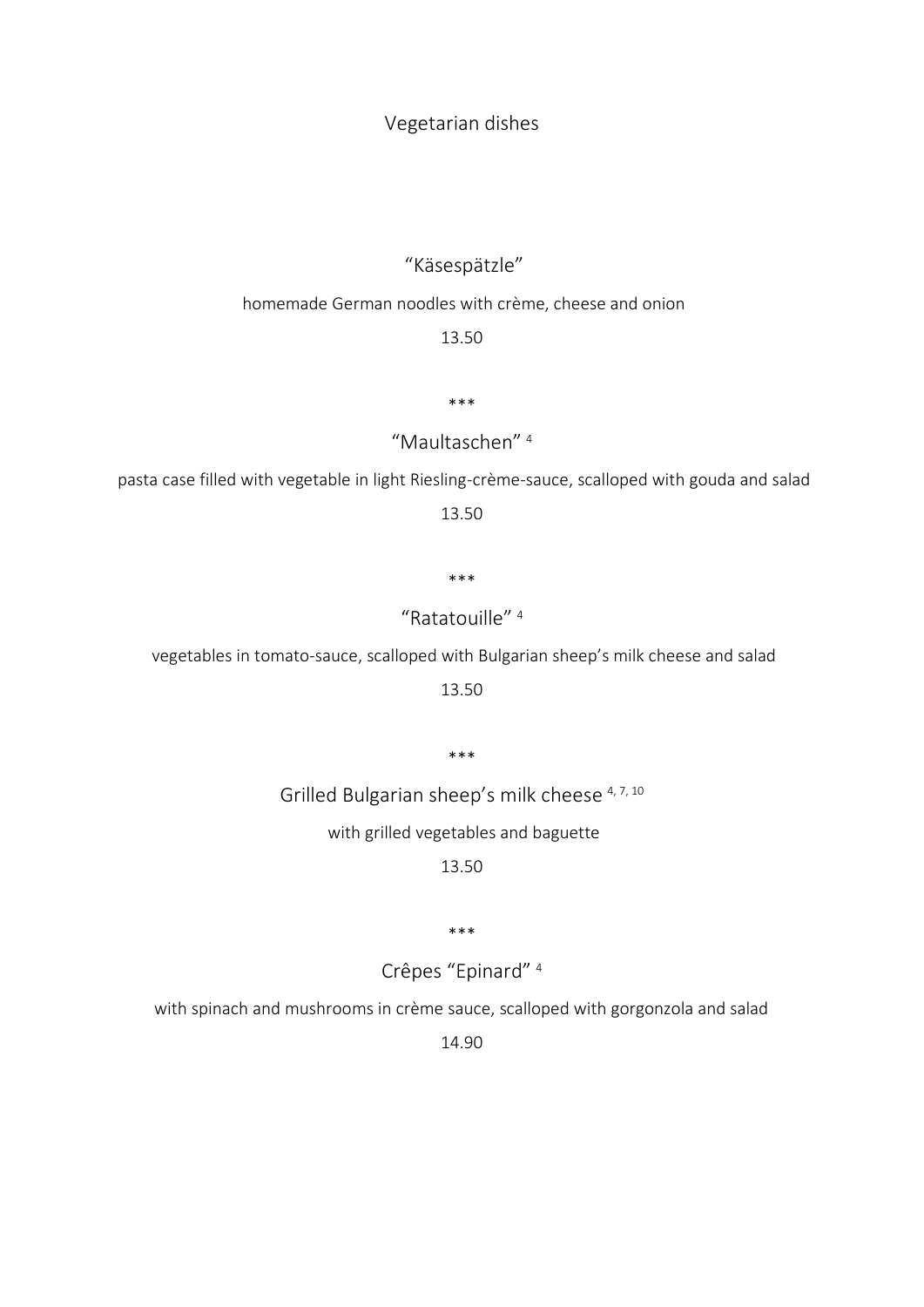### Main dishes

Our fried potatoes are traditionally prepared with onion and bacon

## "Kräuterhexe"

grilled pork steak (saddle of pork) with homemade herb butter, fried potatoes and salad

14.00

\*\*\*

# "Pfeffersack"

pork steak served in casserole with crème-pepper-sauce, homemade German noodles and

salad

14.50

\*\*\*

"Hähnchenbrustfilet mit Spinat und Mozzarella" <sup>4</sup>

chicken steak served in casserole with spinach, crème sauce, scalloped with mozzarella, fried

#### potatoes and salad

15.00

\*\*\*

### "Winzersteak" <sup>4</sup>

pork steak served in casserole with Riesling crème sauce, fresh mushrooms, scalloped with cheese, fried potatoes and salad

15.50

\*\*\*

Cordon bleu "Dorfschänke" 1, 4, 11

pork breaded schnitzel filled with gorgonzola and cooked ham, fried potatoes and salad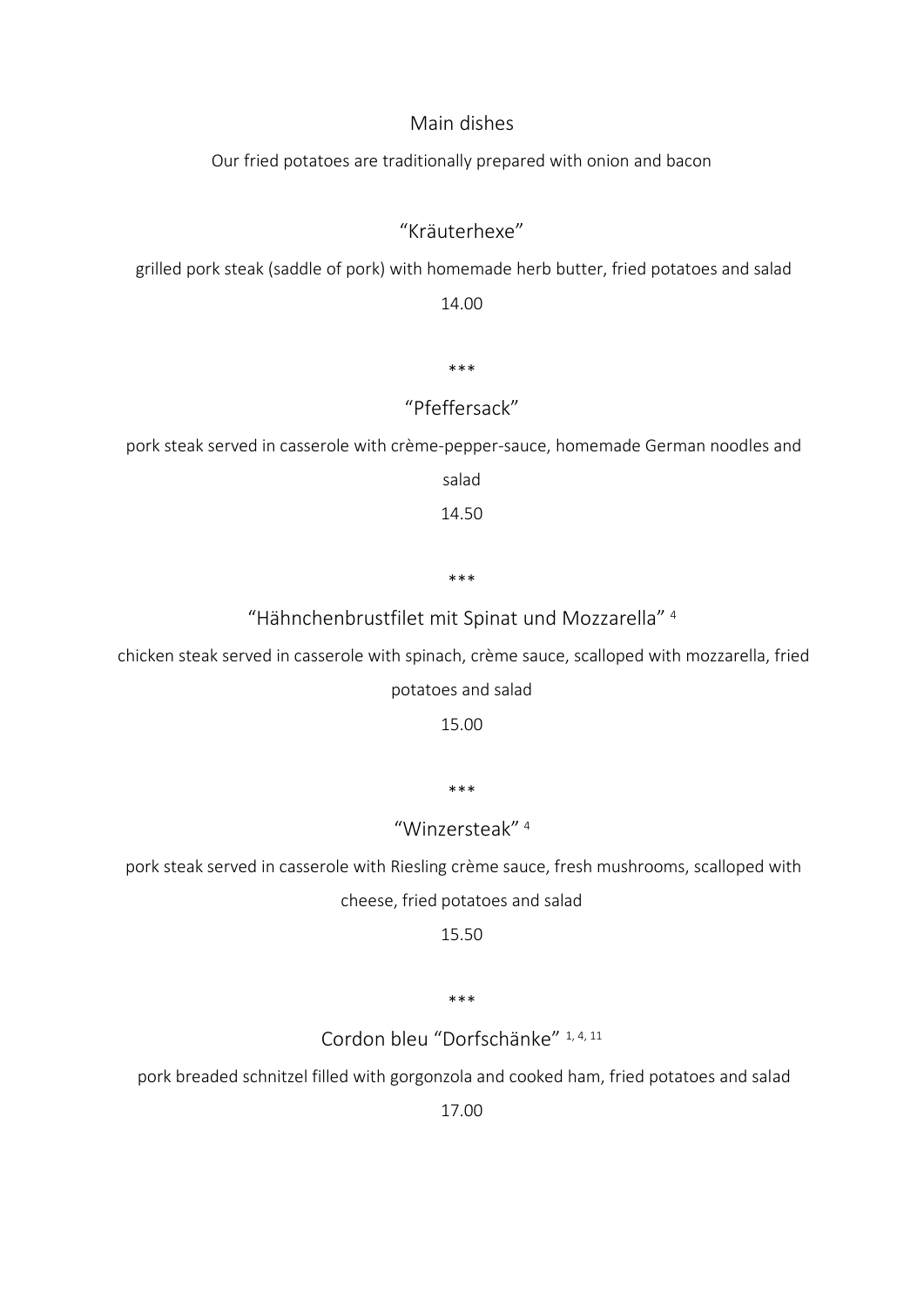Main dishes

Our fried potatoes are traditionally prepared with onion and bacon

"Kraichgauer Rahmgeschnetzeltes" <sup>4</sup>

small thin pieces of pork and beef meat with Riesling, homemade German noodles and salad 16.50

\*\*\*

"Schweinelendchen Calvados" <sup>4</sup> medaillons of pork meat with calvados crème sauce, fried potatoes and salad 17.00

\*\*\*

"Rigoletto" <sup>4</sup>

medaillons of pork meat with cranberries, scalloped with gorgonzola, homemade German noodles with hazelnuts and salad 18.00

\*\*\*

Rump steak with homemade herb butter, fried potatoes and salad 24.50

\*\*\*

Rump steak with cognac-crème-pepper-sauce<sup>4</sup>, fried potatoes and salad 24.50

\*\*\*

Rump steak with onion and gravy<sup>4</sup>, fried potatoes and salad 24.50

Tell us how to cook your steak:

rare medium well-done

If you don't say anything explicit we will cook it medium.

Kids and seniors